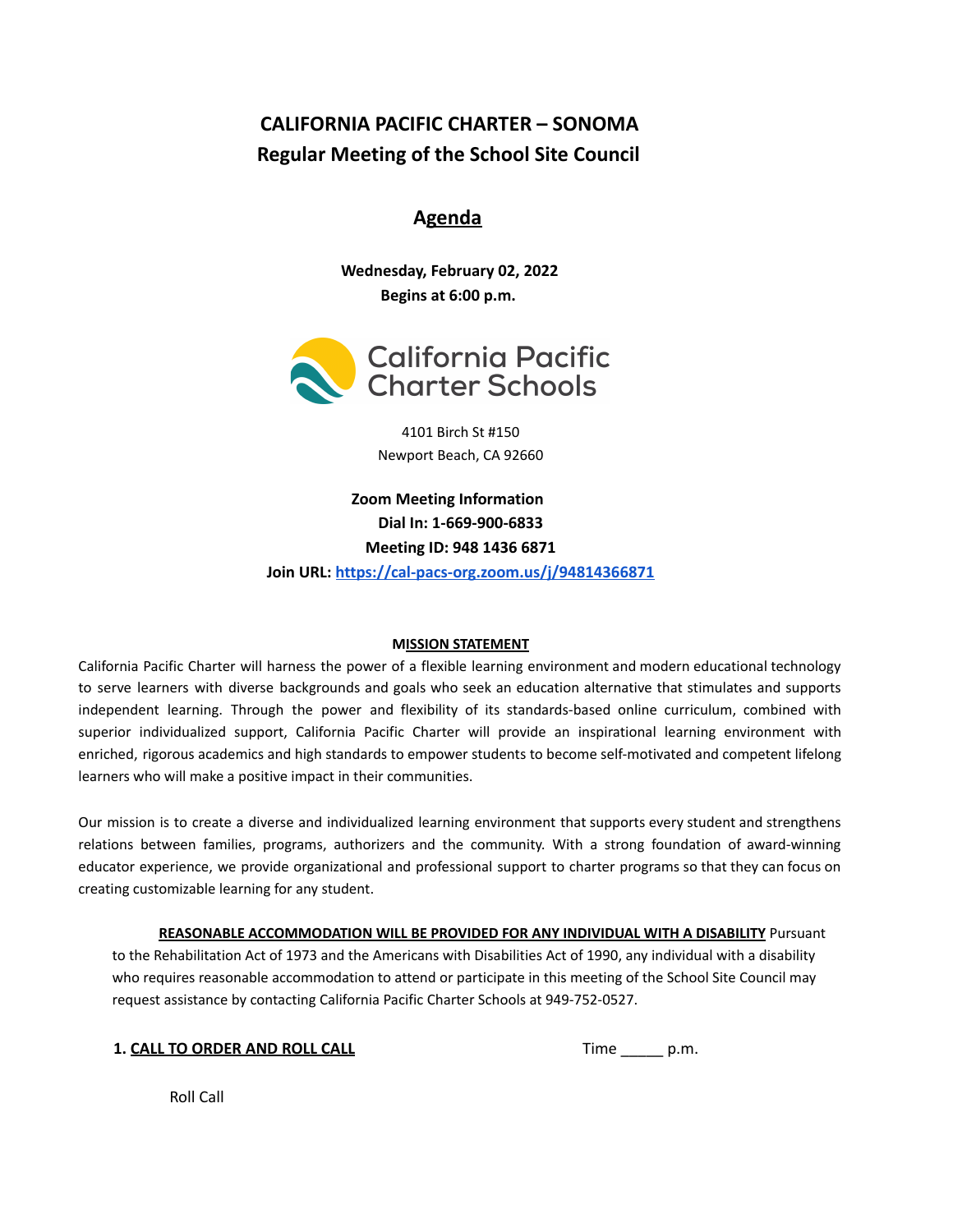Christine Feher, Executive Director Ericka Zemmer, Director of Operations Frances Acin, Teacher Nicole Hemminger, Teacher Amy Evans, Teacher Alexis Morfin, Classified Staff Craig Derksen, Parent Zaneta Warren, Parent Jacqueline Senator, Parent Anthony Corbella, Student

#### **2. APPROVE NEW MEMBER**

It is recommended the School Site Council approve as presented, the new member of the School Site Council on January 26, 2022.

NEW MEMBER (STUDENT): Jonah Kolkmann

| Roll Call Vote:    |
|--------------------|
| Fricka Zemmer      |
| Frances Acin       |
| Nicole Hemminger   |
| Amy Evans          |
| Alexis Morfin      |
| Craig Derksen      |
| Zaneta Warren      |
| Jacqueline Senator |
| Anthony Corbella   |

Moved by \_\_\_\_\_\_\_ Seconded by \_\_\_\_\_\_\_ Ayes \_\_\_\_\_\_ Nays \_\_\_\_\_\_ Absent \_\_\_\_\_\_

# **3. PLEDGE OF ALLEGIANCE Led by: \_\_\_\_\_**

#### **4. APPROVE/ADOPT AGENDA**

It is recommended the School Site Council adopt as presented, the agenda for the School Site Council Meeting on January 26, 2022.

Roll Call Vote: Ericka Zemmer Frances Acin Nicole Hemminger Amy Evans Alexis Morfin Craig Derksen Zaneta Warren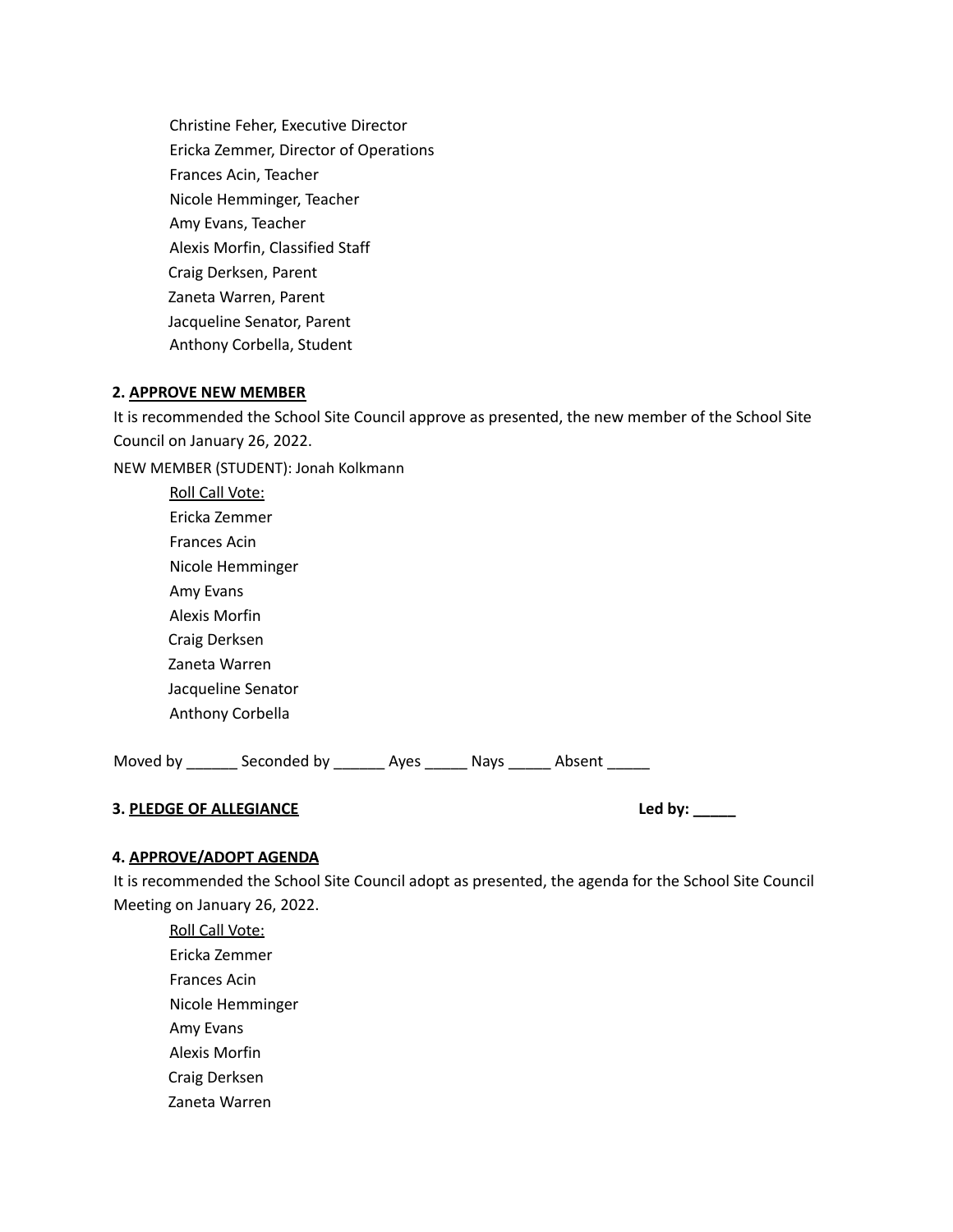Jacqueline Senator Anthony Corbella Jonah Kolkmann

Moved by \_\_\_\_\_\_\_ Seconded by \_\_\_\_\_\_\_ Ayes \_\_\_\_\_\_ Nays \_\_\_\_\_\_ Absent \_\_\_\_\_\_

#### **5. APPROVE MINUTES**

It is recommended the School Site Council approve the minutes from the November 3, 2021 School Site Council meeting agenda.

| <b>Roll Call Vote:</b> |
|------------------------|
| Fricka Zemmer          |
| <b>Frances Acin</b>    |
| Nicole Hemminger       |
| Amy Evans              |
| Alexis Morfin          |
| Craig Derksen          |
| Zaneta Warren          |
| Jacqueline Senator     |
| Anthony Corbella       |
|                        |

Moved by disconded by and Ayes and American Absent

#### **6. PUBLIC COMMENT**

Members of the public may be heard on any item. A person addressing the Council will be limited to 3 minutes, unless the Executive Director grants a longer period of time. Comments by members of the public on an item on the agenda will only be allowed during consideration of the item by the Council. Public comments must be submitted 30 minutes prior to the start of the SSC meeting. Public comments submitted, including the person's name and comment, will be read aloud during the SSC meeting. Member of the public may submit comments on items on the agenda, and any item within the jurisdiction of the school in the following manner:

By email at the following address: cfeher@cal-pacs.org Via telephone: 855-225-7227

### **7. CORRESPONDENCE/PROPOSALS/REPORTS**

#### **7.1.** Curriculum Review

A brief presentation on the options for future curriculum to the Council by Erin

Rineberg, Assistant Director of K-8 & IHS. Information only, no action will be taken.

### **7.2.** SARC Review

A brief presentation on the SARC report to the Council by Christine Feher, Executive Director. Information only, no action will be taken.

### **7.3.** LCAP Supplement